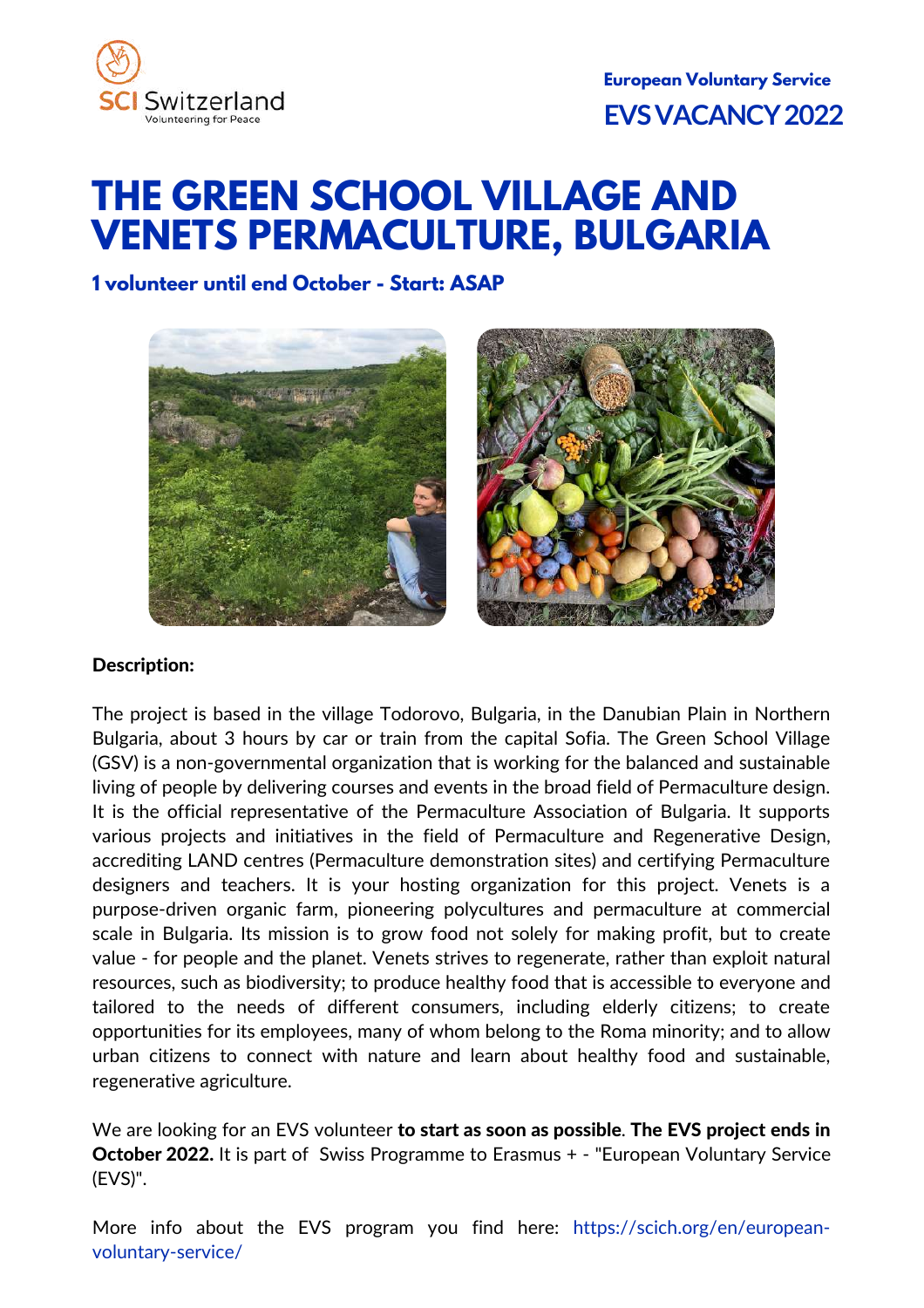## Your tasks

This experience will allow you to learn and to help improve life for the local community in various ways:

● Volunteers will learn from helping an organic farm that supports the local community and the biodiversity of its area and contributes to both, by tending to the gardens and supporting the farm's community-supported agriculture subscription scheme.

● The local mayor's administration and the local library have identified ways that volunteers can make a valuable contribution to enhancing outdoor spaces and recreational areas in and around Todorovo.

● Volunteers will help launch and develop a community-supported agriculture project that will provide food boxes to elderly people in Pleven, with produce from Venets and other local farms, delivered to their door by young local volunteers.

● Volunteers will practically help the elderly people of Todorovo, who have a lot of inherited gardening knowledge to share, but often not enough strength to complete certain tasks, to grow flowers and vegetables, through the local cooperative and social enterprise "Chernyalka".

● Volunteers will write a weekly blog about their activities, and interview LAND centre candidates or Permaculture designers for the website of the Permaculture Association of Bulgari. This can include presenting traditional Bulgarian gardening techniques and methods of preservation learned from the locals.

● Volunteers will learn how to write a Solidarity project with the local youth, supporting an identified local need. They might visit and interact with an already running Solidarity project of the Association written by previous volunteers.

● Volunteers will create a seed library for the local community, collecting and storing local seeds and creating a scheme for a fair exchange.

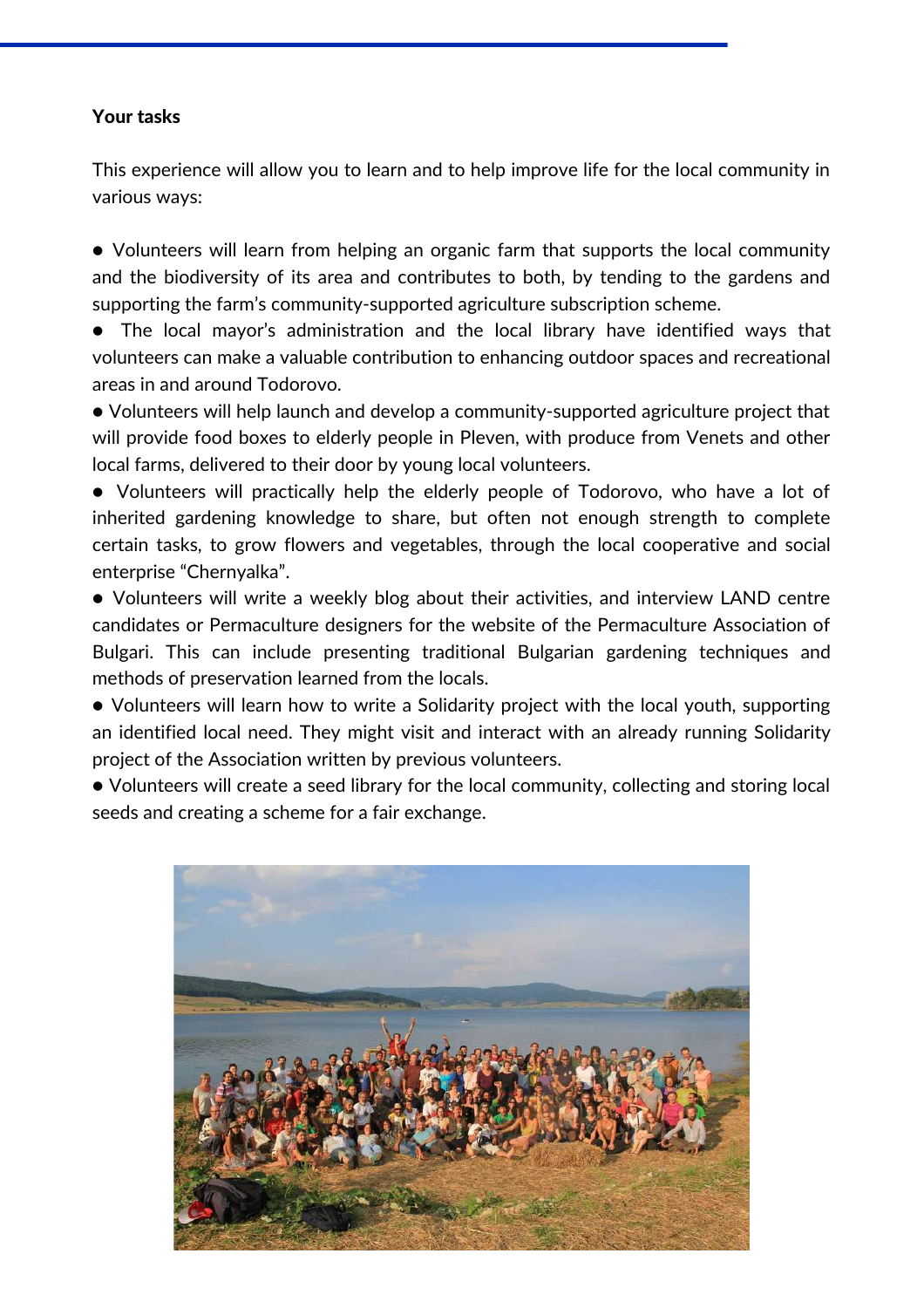#### Accommodation:

The Volunteer's house (named "the red house") is self-catering, basic and comfortable in the heart of the village. The house has two bedrooms (to be shared by two volunteers each), a living room, a shared kitchen, and a small bathroom. It is equipped with Wi-Fi, a washing machine, heating and electricity. It has a garden, where some of the farm's produce is grown. Volunteers can help to create an additional outdoor shower area for the group soon after arrival.

### Requirements:

- You are between 18-30 years old and available for the full 6 months
- You are interested to get to know rural life in Bulgarian villages
- You commit to a reliable and quality engagement that will prove satisfactory for both sides

## Basic conditions offered to long-term volunteers:

- Accommodation and all meals.
- Erasmus+ Program provides health insurance and travel expenses, plus training seminars at arrival and mid-term.
- Bulgarian language classes (optional)
- Pocket money
- Continuous mentoring and support since arrival and throughout all the stay.
- Final certification about the work done and competences acquired.
- The practical and logistic matters will be handled by your sending organisation. SCI Switzerland will organize all administrative matters like insurance and visa.